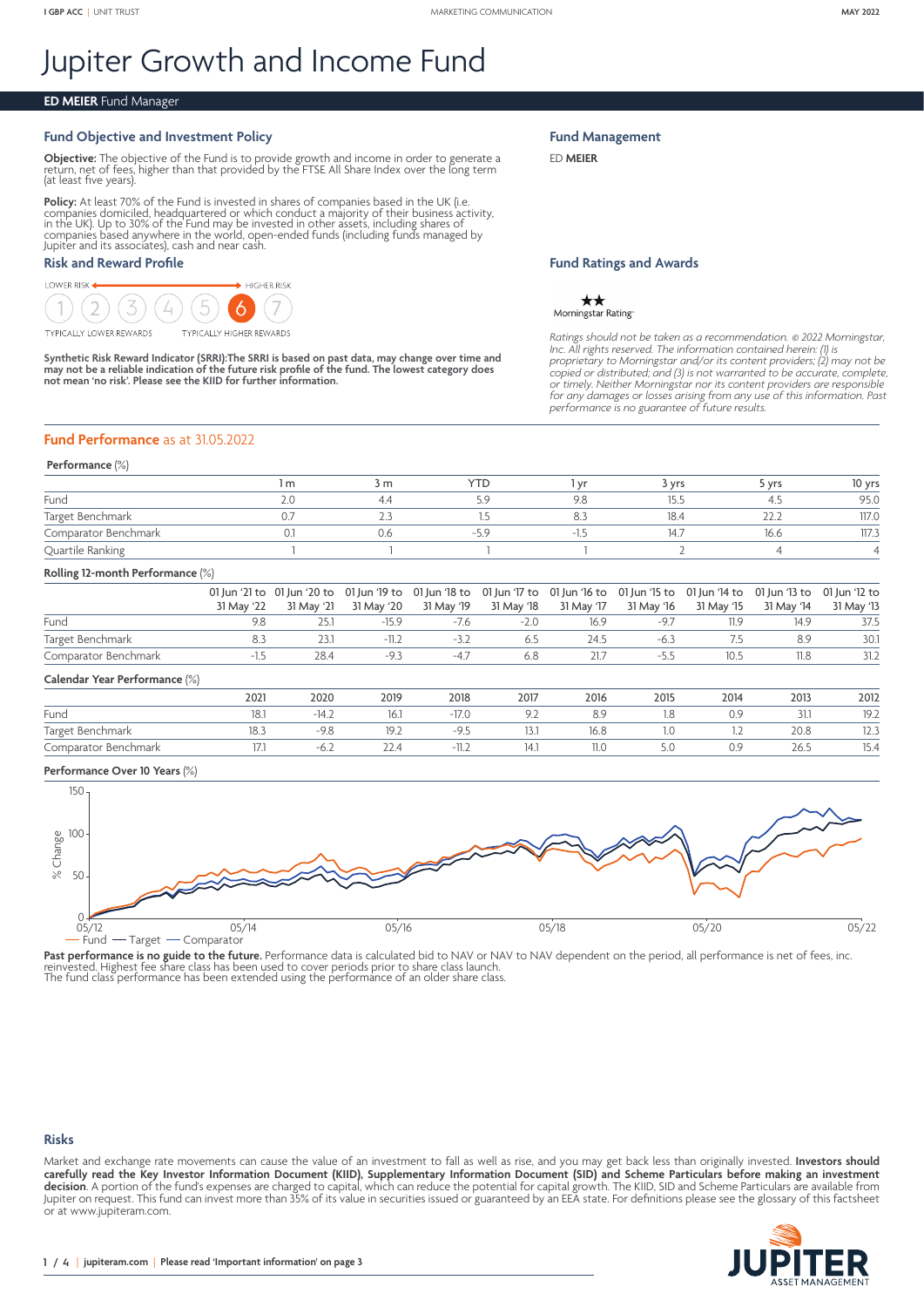## **Fund Holdings** as at 31.05.2022

| Top Ten Holdings (% of net assets) |  |
|------------------------------------|--|
|------------------------------------|--|

| <b>Total</b>              | 39.0 |
|---------------------------|------|
| <b>GVC</b>                | 3.2  |
| Drax Group                | 3.4  |
| Whitbread                 | 3.5  |
| <b>Standard Chartered</b> | 3.5  |
| Astrazeneca               | 3.8  |
| Diversified Energy        | 4.0  |
| GlaxoSmithKline           | 4.0  |
| Вp                        | 4.3  |
| Glencore Xstrata          | 4.6  |
| Shell                     | 4.7  |

| Market Cap (%)        |      |
|-----------------------|------|
| Large $($ >\$20 $bn)$ | 439  |
| Mid (\$5bn-\$20bn)    | 256  |
| Small (<\$5bn)        | 299  |
| Total                 | 99.3 |

**Industry Allocation** (%)

| Total <sup>1</sup>            | 100.0 |
|-------------------------------|-------|
| Cash                          | 0.7   |
|                               | 99.3  |
| Telecommunications            | 1.0   |
| Technology                    | 6.2   |
| <b>Basic Materials</b>        | 6.4   |
| Consumer Staples              | 9.3   |
| Utilities                     | 9.4   |
| Health Care                   | 9.7   |
| Industrials                   | 10.0  |
| Energy                        | 13.0  |
| <b>Consumer Discretionary</b> | 16.7  |
| Financials                    | 17.8  |

*1 The figures may not equal 100% due to rounding.*

## **Charges and Codes**

| <b>Share Class</b> | <b>Income Distribution</b><br>Policy | <b>ISIN</b>                      | Bloomberg         | <b>Initial Charge</b><br>(max.) | Ongoing<br>Charges Figure | Annual<br>Management<br>Charge (max.) | Minimum Initial<br>Investment | Minimum Top<br>Up Investment |
|--------------------|--------------------------------------|----------------------------------|-------------------|---------------------------------|---------------------------|---------------------------------------|-------------------------------|------------------------------|
| <b>GBP ACC</b>     | Accumulation                         | GB00B6OODN77                     | <b>JUPGIIA LN</b> | 0.00%                           | 0.99%                     | 0.75%                                 | GBP 1.000.000                 | GBP 50.000                   |
| L GBP INC          |                                      | Semi-Annual paid outGB0001577351 | <b>JUPGINI LN</b> | $0.00\%$                        | 1.74%                     | 1.50%                                 | GBP 500                       | <b>GBP 250</b>               |
| <b>GBP INC</b>     |                                      | Semi-Annual paid outGB00B6QDDF07 | <b>JUPGIII LN</b> | 0.00%                           | 0.99%                     | 0.75%                                 | GBP 1,000,000                 | GBP 50,000                   |
| L GBP ACC          | Accumulation                         | GB00BF154R35                     | <b>JUPGINA LN</b> | 0.00%                           | 1.74%                     | 1.50%                                 | <b>GBP 500</b>                | <b>GBP 250</b>               |
| <b>GBP ACC</b>     | Accumulation                         | GB00BJJQ5B72                     | JUJGIJG           | 0.00%                           | 1.44%                     | 1.10%                                 | <b>GBP 500</b>                | <b>GBP 250</b>               |
| <b>GBP INC</b>     |                                      | Semi-Annual paid outGB00BJJQ5C89 | <b>JJGIJGI</b>    | $0.00\%$                        | 1.44%                     | $1.10\%$                              | <b>GBP 500</b>                | <b>GBP 250</b>               |
|                    |                                      |                                  |                   |                                 |                           |                                       |                               |                              |

*The Ongoing Charges Figure includes the Annual Management Charge and aggregate operating expenses chargeable to the fund. Where the fund invests in other funds, it includes the impact of the charges made in those other funds. Jupiter does not engage in stock lending. For details of all units and fees and charges, please refer to the Scheme Particulars and Annual Report for each financial year.*

### **Fund Information** as at 31.05.2022

| <b>Product Information</b>                    |                          | <b>Price Information</b>   |                                             |  |  |  |
|-----------------------------------------------|--------------------------|----------------------------|---------------------------------------------|--|--|--|
| Launch Date Fund:<br>Launch Date Share Class: | 17.11.1997<br>19.09.2011 | Valuation Day:             | Every Business Day in the United<br>Kingdom |  |  |  |
| Morningstar Category:                         | UK Large-Cap Equity      | <b>Base Currency Fund:</b> | GBP                                         |  |  |  |
| Target Benchmark:                             | FTSE All Share           | Currency Share Class:      | GBP                                         |  |  |  |
| Comparator Benchmark:                         | IA UK All Companies      | Available on:              | www.jupiteram.com                           |  |  |  |
| Yield                                         |                          | <b>Fund Size</b>           |                                             |  |  |  |
| Historic Yield                                | 3.00%                    | Fund Value:                | GBP 39m                                     |  |  |  |
|                                               |                          | Holdings:                  | 47                                          |  |  |  |

*The Historic Yield reflects distributions declared over the past twelve months as a percentage of the unit price, as at the date shown. Historic yield figures are not a guide or guarantee for the expected level of distributions to be received, and may fluctuate significantly during times of extreme market and economic volatility. It does not include any initial charge and investors may be subject to tax on their distributions. The Fund takes charges from capital of the Fund. This effectively increases distributions but constrains the fund's capital performance.*

**Benchmark Information:** Target benchmark - FTSE All Share Index. The FTSE All Share Index is an industry standard index and is one of the leading representations of UK stock markets. It is easily accessible and provides a

**Index and Sector Disclaimer:** This document contains information based on the FTSE All Share. 'FTSE®' is a trade mark owned by the London Stock Exchange Plc and is used<br>by FTSE International Limited ('FTSE') under licence by FTSE under licence. FTSE and its licensors do not accept liability to any person for any loss or damage arising out of any error or omission in ICB.

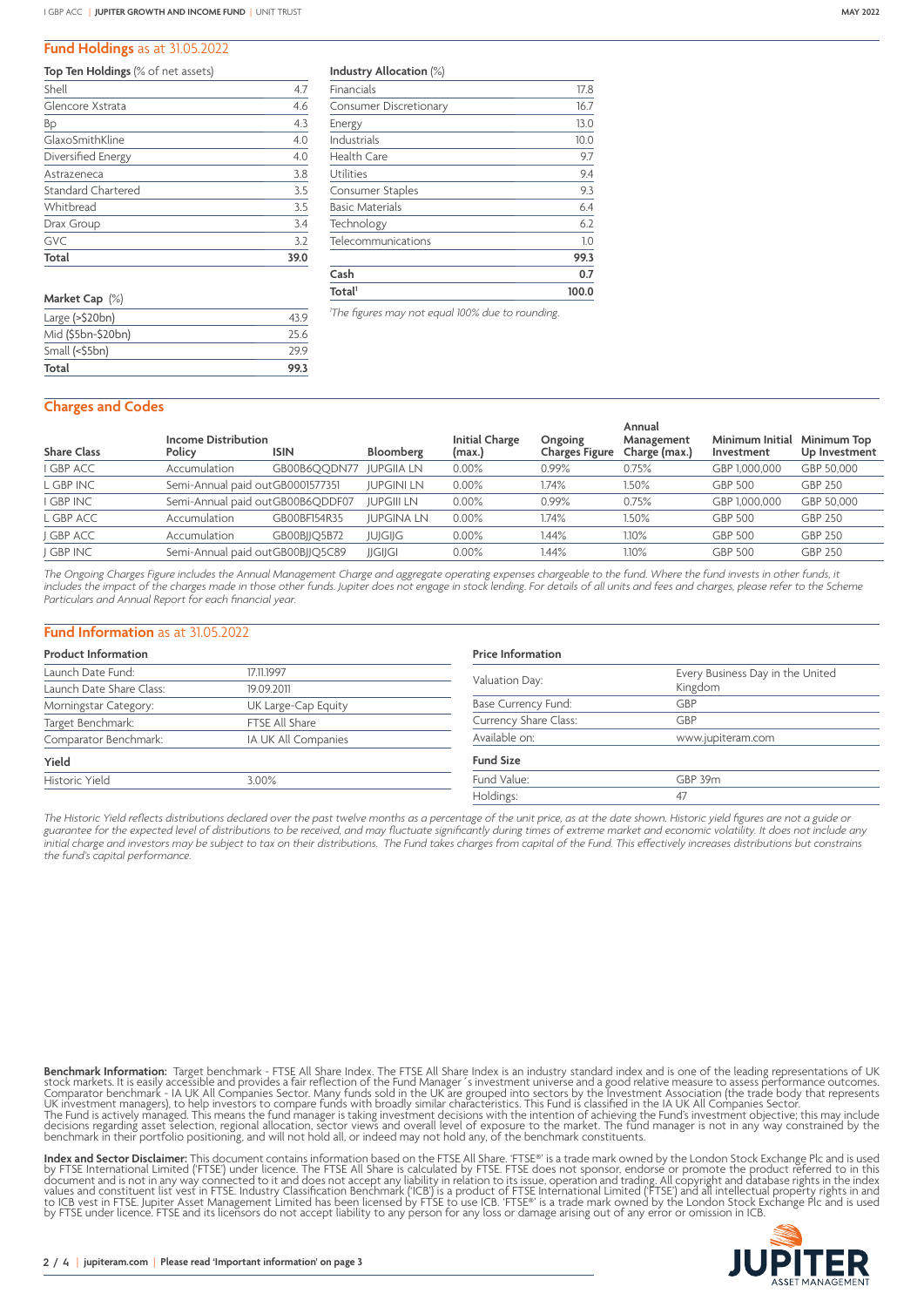**Contact:** Jupiter Unit Trust Managers Limited **Telephone:** 08005614000 **Email:** enquiries@jupiteronline.co.uk **www.jupiteram.com**

**Important information:** We recommend you discuss any investment decisions with a financial adviser, particularly if you are unsure whether an investment is suitable.<br>Jupiter is unable to provide investment advice. Initial